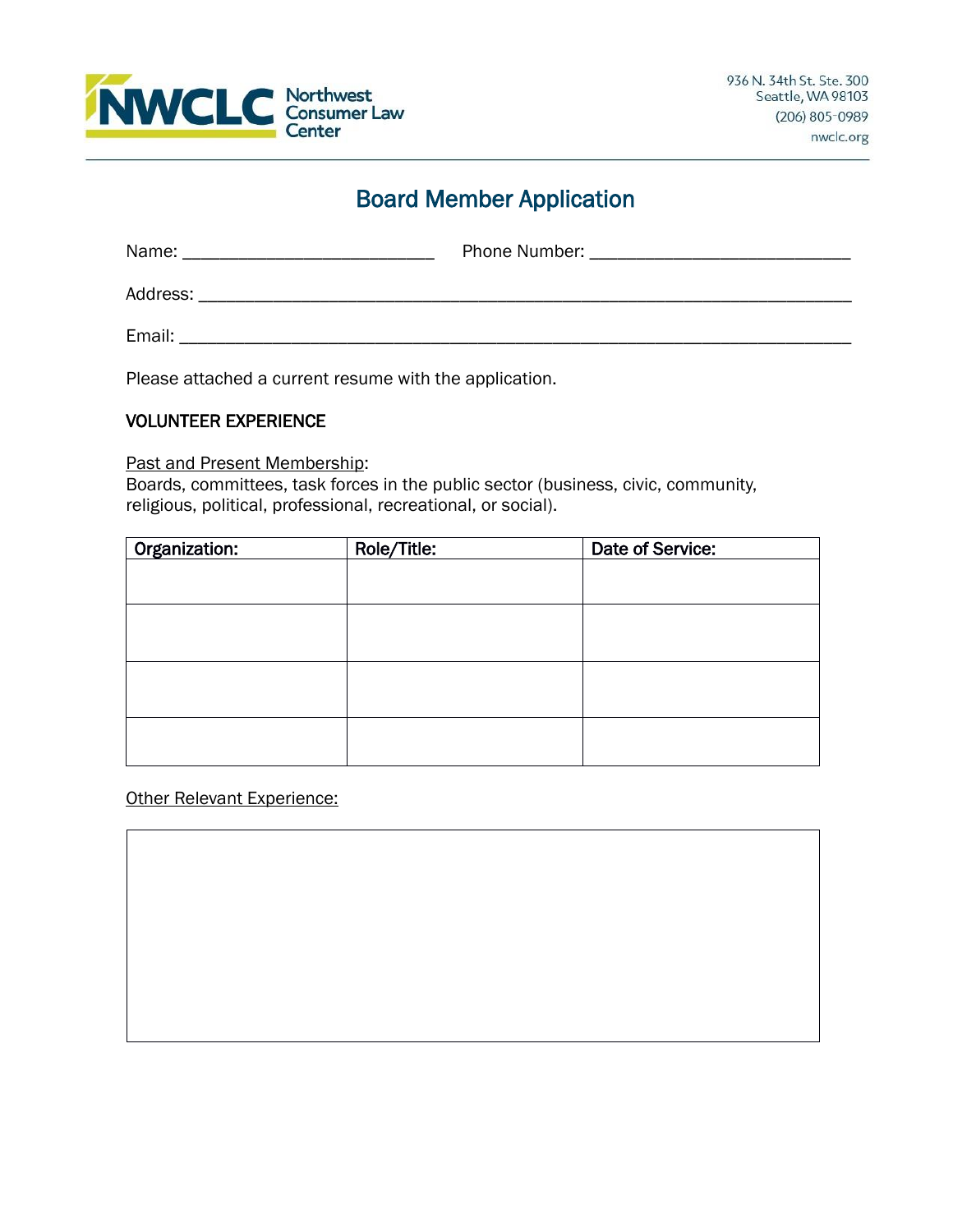WHY NWCLC? Please share your motivation for wanting to join us as a leader of Northwest Consumer Law Center.

# OUR WORK

What excites you about the work of your organization?

What do you see as the top 1-2 challenges and top 1-2 opportunities for us in the next few years?